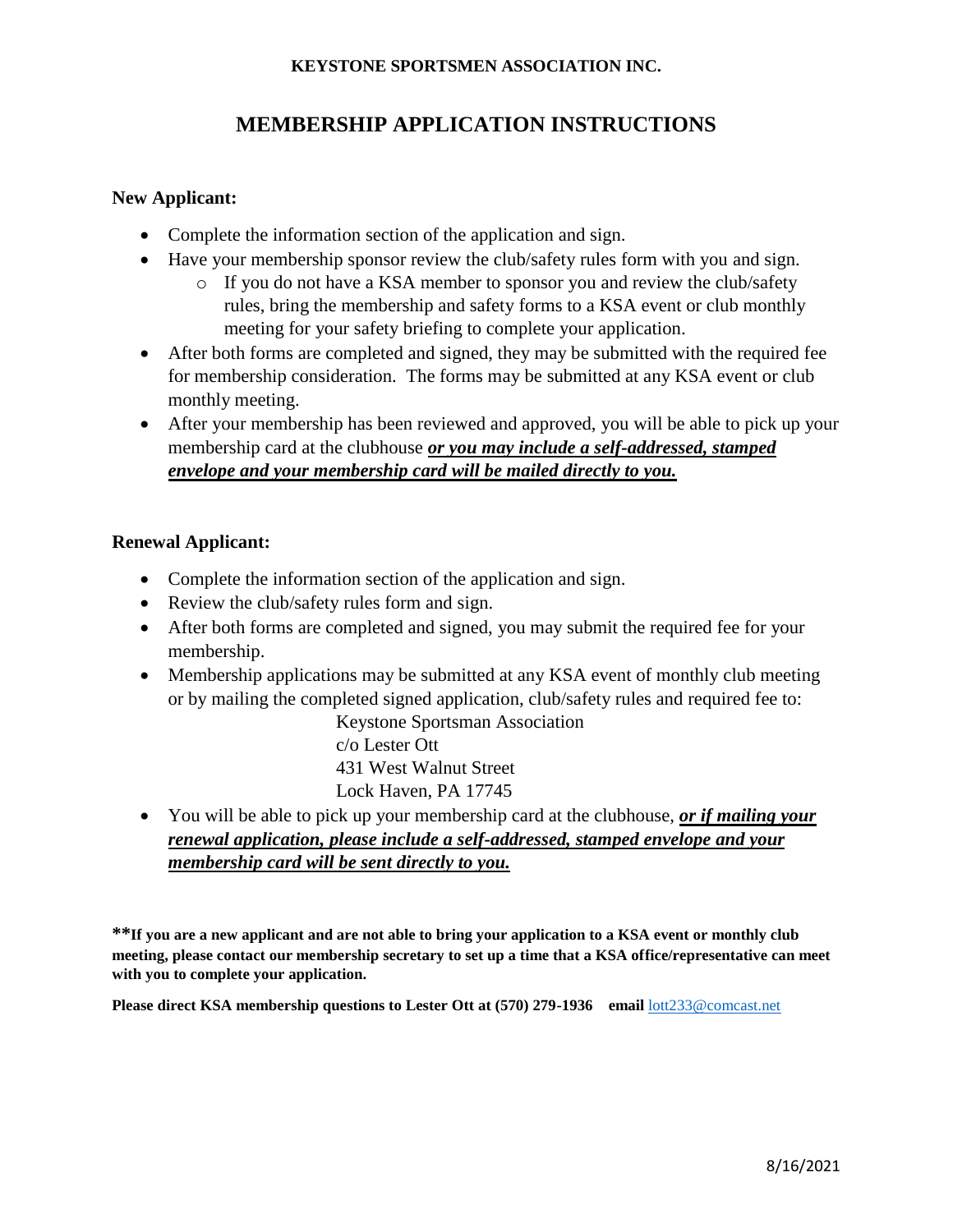| PLEASE PRINT CLEARLY                                                                                                                                |                                                     |                                                                                                                                |
|-----------------------------------------------------------------------------------------------------------------------------------------------------|-----------------------------------------------------|--------------------------------------------------------------------------------------------------------------------------------|
|                                                                                                                                                     |                                                     |                                                                                                                                |
|                                                                                                                                                     |                                                     |                                                                                                                                |
|                                                                                                                                                     |                                                     |                                                                                                                                |
|                                                                                                                                                     |                                                     |                                                                                                                                |
|                                                                                                                                                     |                                                     |                                                                                                                                |
| <b>TYPE OF SHOOTING EXPERIENCE:</b>                                                                                                                 |                                                     |                                                                                                                                |
|                                                                                                                                                     |                                                     | SHOTGUN________ PISTOL_________ NRA HIGH POWER RIFLE ______ BLACKPOWDER _________ NONE_______                                  |
|                                                                                                                                                     |                                                     |                                                                                                                                |
| (This number is found on the address label on the Rifleman of Hunter magazines) (For a discounted new or<br>receive a \$5.00 donation for the NRA.) |                                                     | renewal NRA membership, please use the link on the KSA website. By using the KSA website, KSA will also                        |
| <b>TYPE OF MEMBERSHIP DESIRED</b> (see requirement sheet attached)                                                                                  |                                                     |                                                                                                                                |
| (Family Membership includes Spouse and 2 dependents under the age of 16)                                                                            |                                                     |                                                                                                                                |
|                                                                                                                                                     |                                                     |                                                                                                                                |
|                                                                                                                                                     | (_____) Junior Member (age 16 to 18) (\$25.00/year) |                                                                                                                                |
|                                                                                                                                                     |                                                     |                                                                                                                                |
|                                                                                                                                                     |                                                     |                                                                                                                                |
|                                                                                                                                                     |                                                     |                                                                                                                                |
| firearms confiscated from you by any law enforcement officer? YES____ NO____                                                                        |                                                     | Are you now or ever been prohibited from owning, collecting or being in possession of firearms or having had                   |
| If yes, please explain:                                                                                                                             |                                                     |                                                                                                                                |
| without signed and dated club rules and safety rules form will not be processed.)                                                                   |                                                     | "I have read the club rules, safety rules and club regulations and agree to abide by them" (application received               |
|                                                                                                                                                     |                                                     |                                                                                                                                |
|                                                                                                                                                     |                                                     | Parent or Legal Guardian (Junior) (Print and Sign)<br><u>Legal Guardian</u> (Junior) (Print and Sign)<br><u>Legal Guardian</u> |
|                                                                                                                                                     |                                                     |                                                                                                                                |
|                                                                                                                                                     |                                                     |                                                                                                                                |
|                                                                                                                                                     |                                                     |                                                                                                                                |
| Available for Work Days: YES ______ NO_____                                                                                                         |                                                     |                                                                                                                                |
| THE GATE LOCK CODE WILL BE CHANGED ON JANUARY 1ST OF EACH YEAR                                                                                      |                                                     |                                                                                                                                |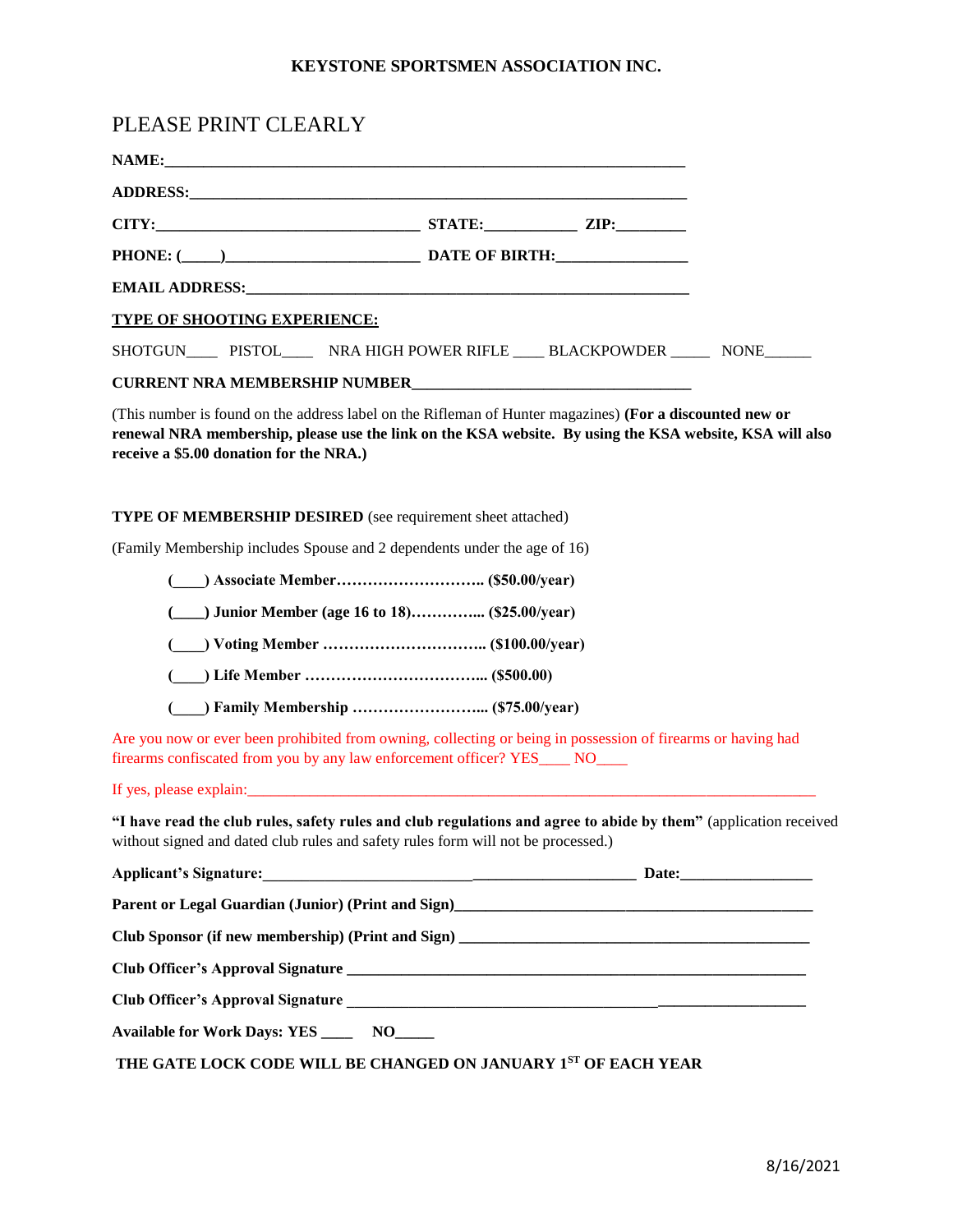### **Club Rules and Safety Form**

( ) 1. No shooting before 9:00 AM Monday through Saturday or 10:00 AM on Sunday. Please let our neighbors sleep in and enjoy church.

- ( ) 2. No using the unlighted ranges after sunset unless approved by KSA.
- ( ) 3. Consumption of alcohol is not permitted prior to or during range use.
- ( ) 4. Use of eye and ear protection is required at all risk areas.
- ( ) 5. All firearms must be unloaded with actions open, magazines out and cylinders open before anyone goes downrange.
- ( ) 6. No handling of firearms when there are persons downrange.
- ( ) 7. No shooting at anything other than targets secured on club target backers or other approved targets.
- ( ) 8. After shooting, deposit cases in case buckets and remove targets from target boards and place in waste cans.
- ( ) 9. No full-auto firearms permitted on any of the club ranges unless they are approved for use in a scheduled club shoot.
- ( ) 10. Club members are responsible for their guest that they bring on the club property and for their actions.
- ( ) 11. Any destruction of club property will result in recommendation of immediate membership termination.
- ( ) 12. Membership cards must be visible while on club grounds.
- ( ) 13. Any children on club property must be under direct adult supervision.
- ( ) 14. Do not litter on club property.
- ( ) 15. Lock the gate on your way out if you are the last person on club property.

### **NRA Gun Safety Rules**

#### ( ) 1. **Always point the gun in a safe direction.**

This is the primary rule of gun safety. A safe gun direction means that the gun is pointed so that even if it were to go off it would not cause injury or damage. The key to this rule is to control where the muzzle or front end of the barrel is pointed at all times. Common sense dictates the safest direction, depending on different circumstances.

#### ( ) 2. **Always keep your finger off the trigger until ready to shoot.**

When holding a gun, rest your finger on the trigger guard or along the side of the gun until you are actually ready to fire. DO NOT TOUCH THE TRIGGER.

#### ( ) 3. **Always keep the gun unloaded until ready to use.**

Whenever you pick up a gun, immediately engage the safety device if possible, and, if the gun has a magazine, remove it before opening the action and looking into the chanber(s) which should be clear of ammunition. If you do not know how to open the action or inspect the chamber(s), leave the gun alone and get help from someone who does.

For additional safety materials see: NRA Gun Safety Rules

#### **"I have read the above club rules, safety rules and regulations and agree to abide by them"**

**Applicant:** (Print Name/Signature)

**Club Sponsor** (if new membership) (Print Name/Signature)\_\_\_\_\_\_\_\_\_\_\_\_\_\_\_\_\_\_\_\_\_\_\_\_\_\_\_\_\_\_\_\_\_\_\_\_\_\_\_\_\_\_\_\_\_\_\_\_\_\_\_\_\_\_\_

### **FAILURE TO FOLLOW THESE RANGE AND SAFETY RULES WILL RESULT IN THE RECOMMENDATION OF IMMEDIATE MEMBERSHIP TERMINATION.**